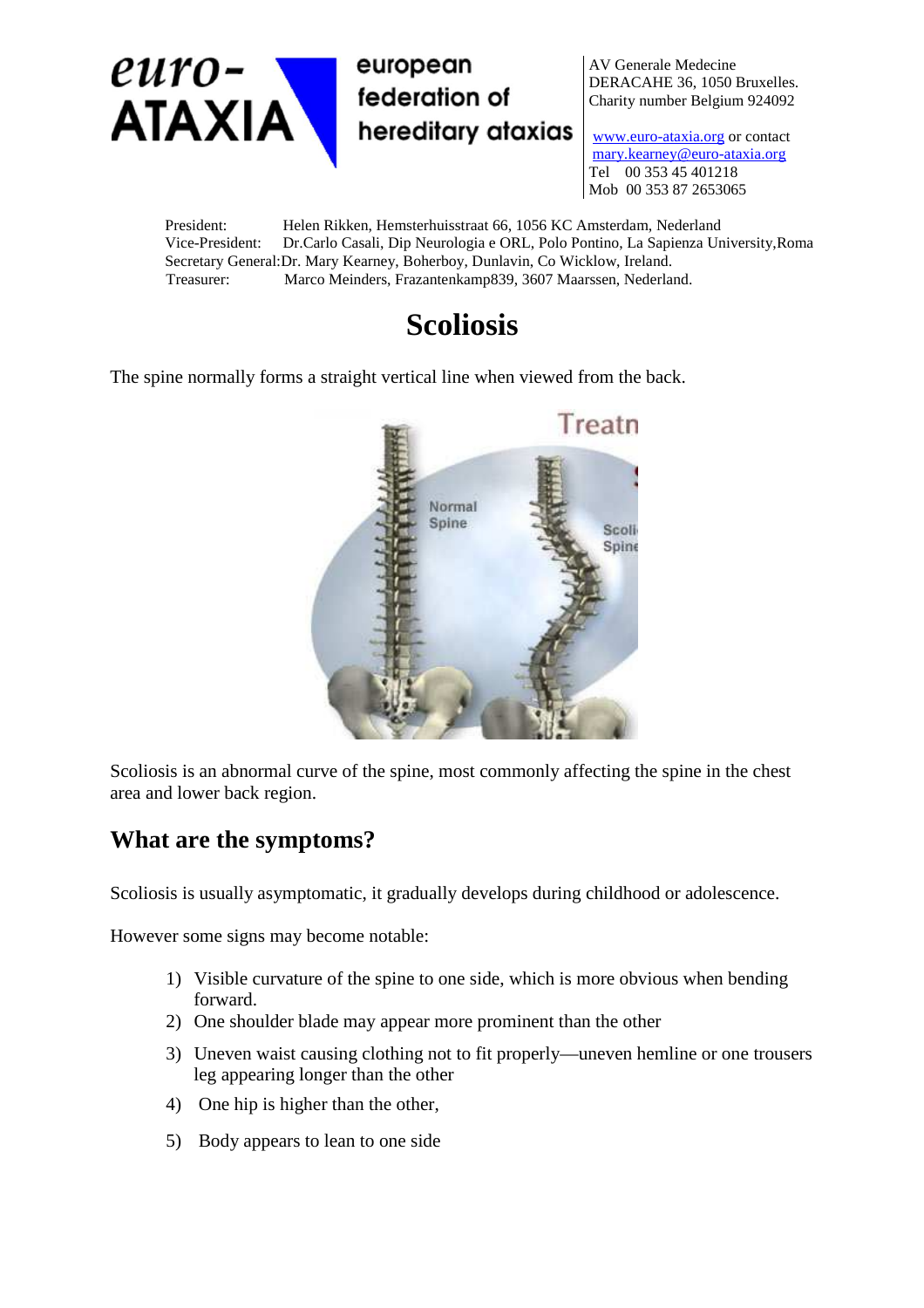

Scoliosis affects 2 of every 1000 children. Most scoliosis is called idiopathic scoliosis because the cause of it is unknown. This type of scoliosis occurs most commonly in adolescents, especially girls, but may present at any time before the end of growth. Most adolescent idiopathic scoliosis do not progress and can be followed with observation until the person has finished their growing. It is unusual for these curves to progress after the growth spurt. However, scoliosis occurring in younger children, or complicated by another medical condition, has a higher probability of progression.



Patterns of scoliosis

The curves above show the 2 dimensional movement of the spine. Most scoliosis is also associated with rotation of the vertebra (bones in back) and this causes a rib hump see picture below.

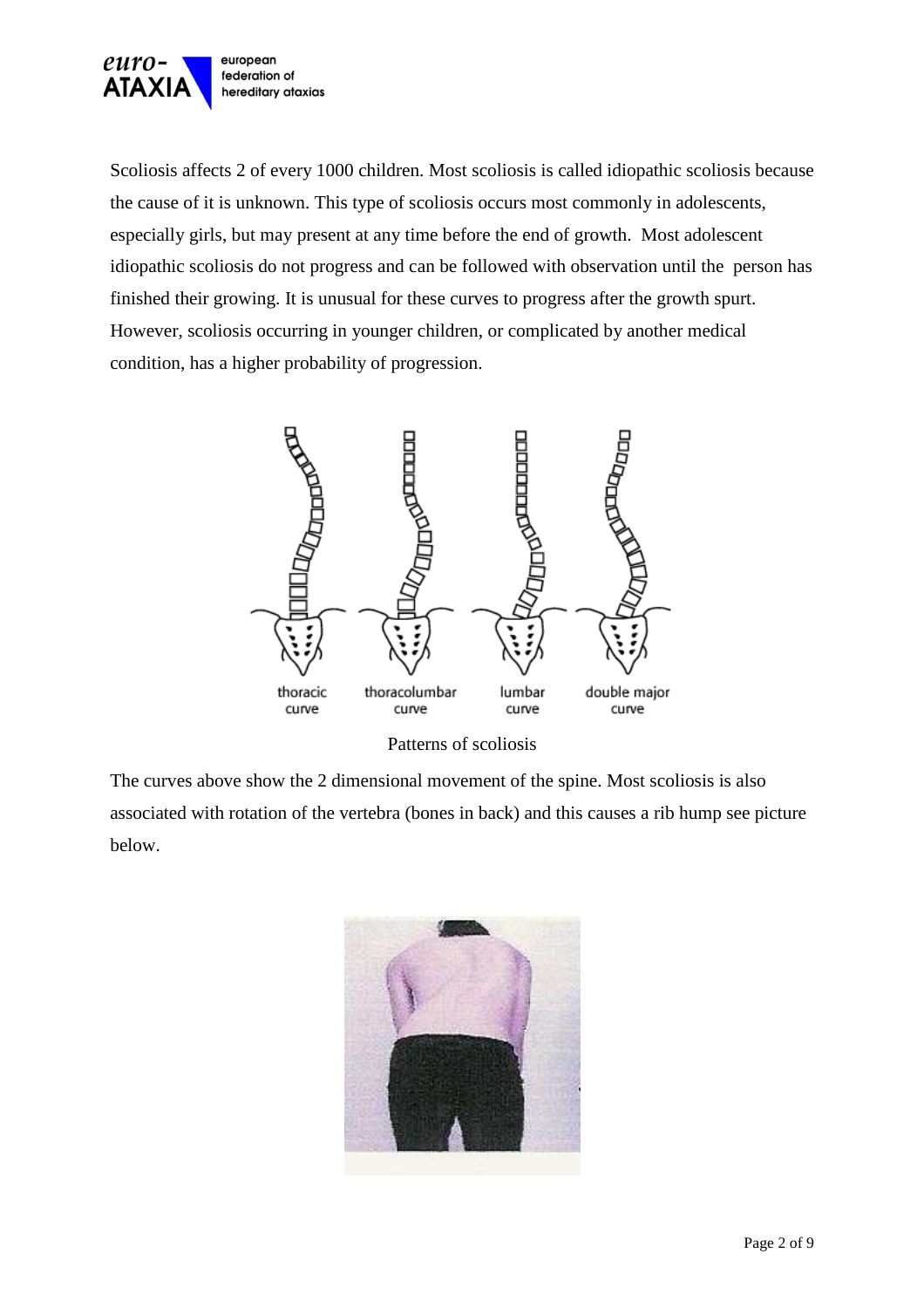

### **Scoliosis and Friedreich's Ataxia (FA)**

Scoliosis in FA generally behaves like idiopathic scoliosis mentioned above but is more **progressive**. When a FA sufferer has finished growing, the curve will continue to grow. This is different from idiopathic scoliosis. In FA muscles are affected. The muscles in the back have a lot of influence on the position of spine. When muscles on one side of the spine become weaker than on the other side of spine, the stronger muscles "pull" the curve. The direction of the curve will indicate where the muscles are weakening.

Scoliosis can be the presenting sign of FA but this is unusual. FA usually presents over a long period with clumsiness of feet and hands. FA usually affects a sufferer's ability to run and balance initially. Later handwriting and walking are affected. Some people might present with shaking in their arms, cramps or spasms or numbness in their legs.

Symptoms of scoliosis in FA **include those mentioned earlier and** the following: backache after physical activity or pain in his/her side and starting to lose balance in the direction of the curve.

## **What happens to the scoliosis curve at puberty?**

The curve of scoliosis worsens in the 12 months before girls have their  $1<sup>st</sup>$  menstrual period and in the 3 months after the  $1<sup>st</sup>$  menstrual period. Recording of height will help identify this period*.* During this time there is a significant risk of progression. Girls who have scoliosis and FA should be followed more closely during this time of their development. Otherwise a 6 monthly review is adequate but your doctor may decide to review you more often at puberty. Puberty in boys usually occurs between 12-15 years and last 3-4 years.

## **What can be done to prevent scoliosis from progressing?**

**Regular exercise:** While regular exercise can only be good for the child, there is no evidence to suggest that any form of exercises have any effect on scoliosis.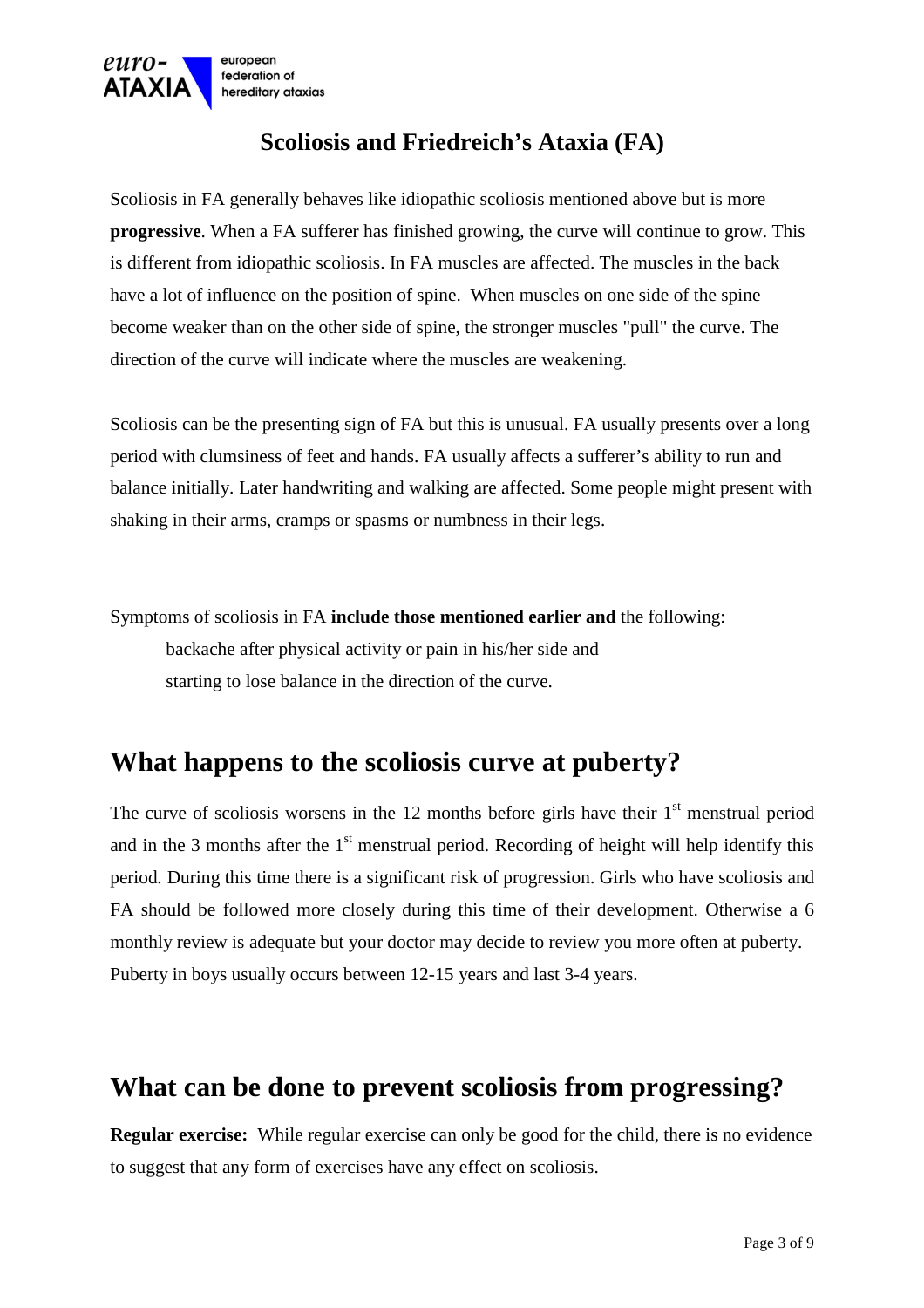

#### **What can be done to prevent scoliosis from progressing continued:**

**Bracing:** The value of Bracing in the treatment of scoliosis is also hotly disputed. Some authorities believe that the brace can keep the curve from worsening if worn up to 23 hours a day. It is generally accepted that bracing will not reduce the curve and on stopping wearing the brace the behaviour of the curve is unpredictable. There is a further difficulty with bracing scoliosis in FA, in that it further restricts movement, which is not desirable for FA sufferer. In the long term, it does not prevent progression. However, not all orthopaedic surgeons agree on the treatment of scoliosis and some FA sufferers are still recommended to wear braces.

**Chiropractors:** These alternative practitioners are sometimes consulted to help back problems. Chiropractors themselves would say that their success in treating curves greater than 30 degrees is poor and no medical studies are available to support that any benefit can be gained from attending chiropractor with scoliosis.

**Surgery:** Surgery can help prevent scoliosis from progressing. It is recommended for

- a) Those whose curve is 45-50 degrees and continuing to progress
- b) Those whose curve is greater than 50 degrees



Cobb method of calculating the angle of scoliosis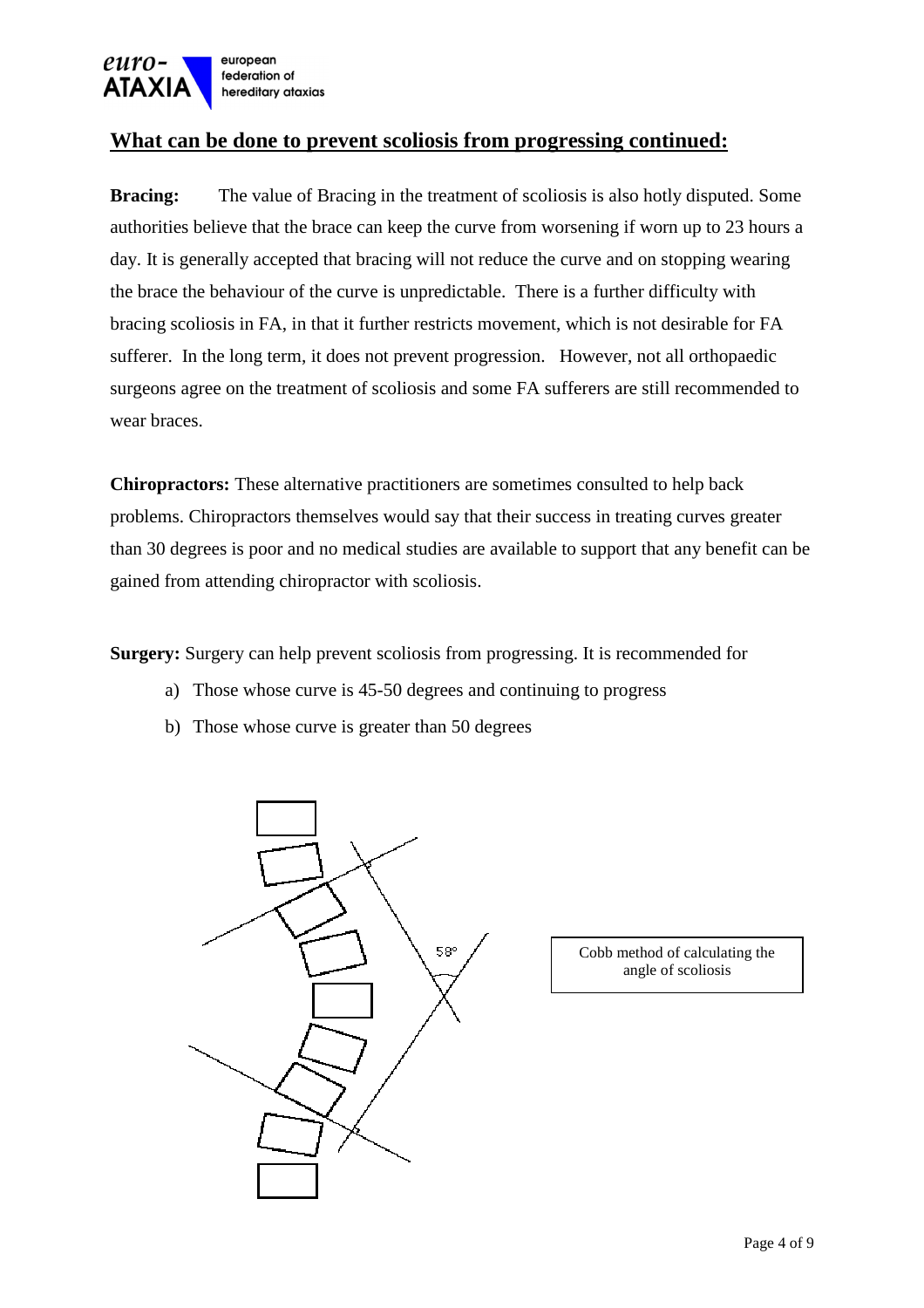

#### **The purpose of surgery is primarily**:

- 1. To fuse the spine that is balanced in the front to back and side to sides planes;
- 2. To prevent further progression of the curve. If a curve is allowed to progress to 70-90 degrees, it will not only result in a very disfiguring deformity, but will start to result in cardiopulmonary compromise. As mentioned earlier the spine also rotates in scoliosis and this further closes down the space available for the lungs and heart
- 3. To improve an undesired cosmetic appearance. The effect of straightening the spine, reducing the rib hump and balancing the head and trunk over the feet, is not a trivial affair. Un-operated scoliosis is a significant deformity which can make the child very unhappy
- 4. To aid respiratory muscles by giving a firmer structure the fused spine to work with, which in turn will reduce the child's oxygen requirements (less work required to sit, stand or walk)
- 5. To relieve discomfort and postural fatigue. The scoliosis associated with FA can give rise to significant pain in the long-term. As the vertebrae press against each other and the nerves get pinched, correction of scoliosis ensures proper seating in the wheelchairs

### **Differences in surgical technique**

There are significant differences in surgical technique for the different spinal deformity, but the basic principles can be applied to almost any case:

- 1. mobilisation of the rigid scoliosis curve and rib hump deformity,
- 2. correction to as near as possible, normal anatomical position,

3. holding this new position with 2 long rods and inserting screws to facilitate bony fusion between the vertebrae. This maintains this position for life.

#### **Mobilising the spine:**

As the spine and ribs have grown in this position, they fit together extremely well and are not readily changed into a more cosmetically acceptable alignment. Each vertebra within the structure of the curve is abnormally shaped both in its anterior and posterior elements.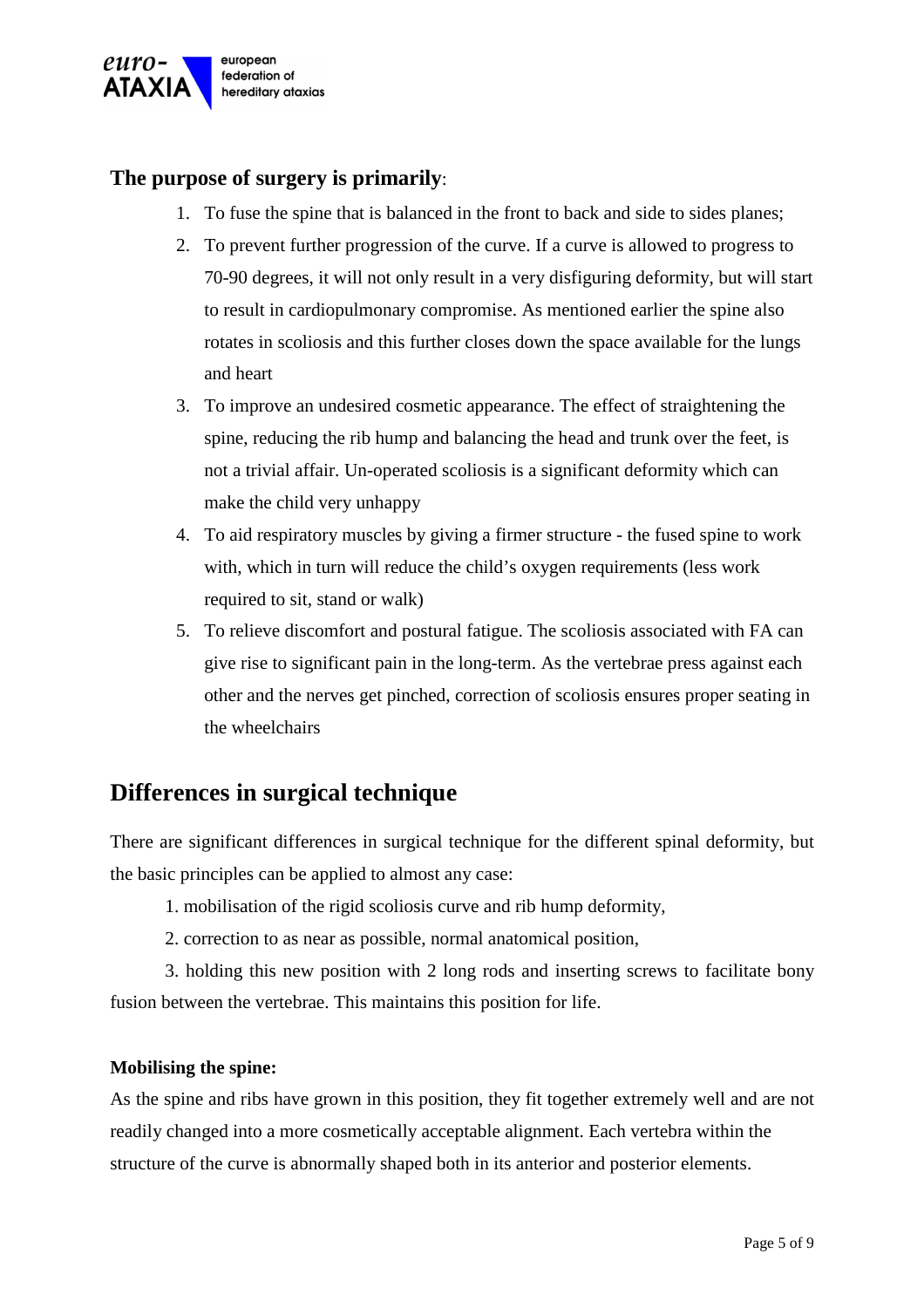

 Thus, part of the surgical technique must be to reshape these vertebrae individually, and to release the intra-vertebral structures to allow realignment.



The anterior element requires osteotomy (removal of bone), most commonly performed posteriorly, to shorten the elongated convex laminae (tiny layer of bone) and release the vertebrae. This bone can be placed in between the vertebra to help fusion of the spine. The posterior element is usually done by anterior discectomy (removal of disc), and a posterior release by excision of the posterior facet joints and inter-spinous ligaments. Having thus reshaped and loosened the spine, internal fixation devices are attached to the vertebrae.

**Details of fixation:** The principle is to use some form of fixation in the proximal part of the curve, either pedicle hooks or screws or claws, and a combination of either pedicle screws, +/-

laminar hooks in the distal part of the spine, which have been attached to rods which are inserted, one on each side of the spine. Many different instrumentation systems are available for achieving this and there seems to be little difference between the different types available. Some are slightly easier to use than others.

 This x-ray shows the rods in situ over the spine. The pedicle screws are clearly visible

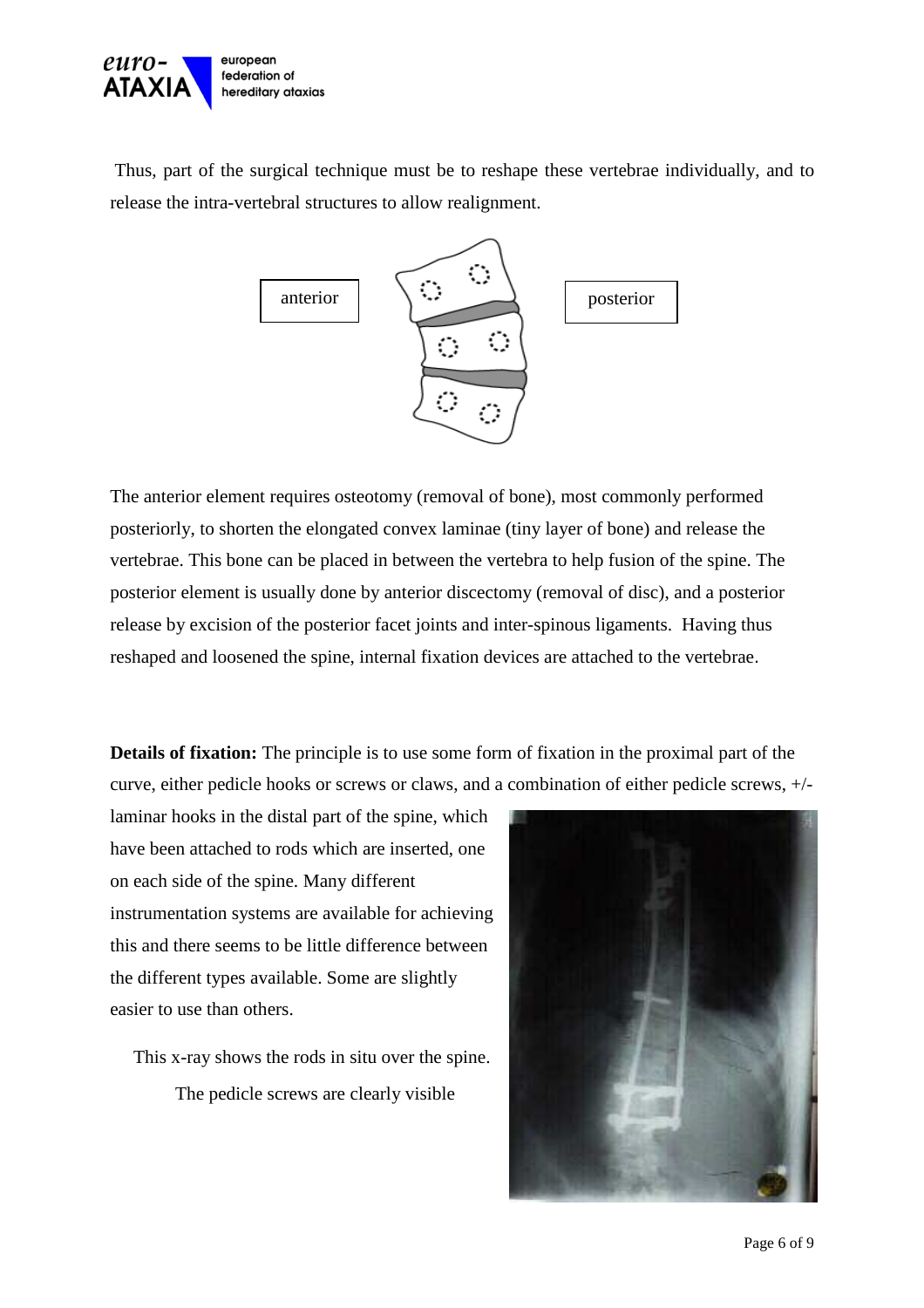

**New position:** The patient is encouraged to stand 2 days after surgery and generally leaves hospital 1 week after surgery. It may be possible to get back to school after 6-8 weeks. Over the subsequent 6 months this bone graft becomes incorporated and the corrected area of the spine is fused into one segment. The patient can then resume contact sporting activities and horse-riding. Subsequent removal of implants can be carried out, generally, after 1 year and a half, if this is deemed necessary. However in most situations this is not required, as the high grade titanium or stainless steel implants that are used do not appear to cause any long term problems.



#### **What can go wrong?**

This picture shows problems associated with just putting in rods and not reshaping and loosing the spine.

If surgery is done without releasing the anterior part of the vertebra, the front of the spine will continue growing while the rear cannot, causing an arched back and lead to further difficulty maintaining balance.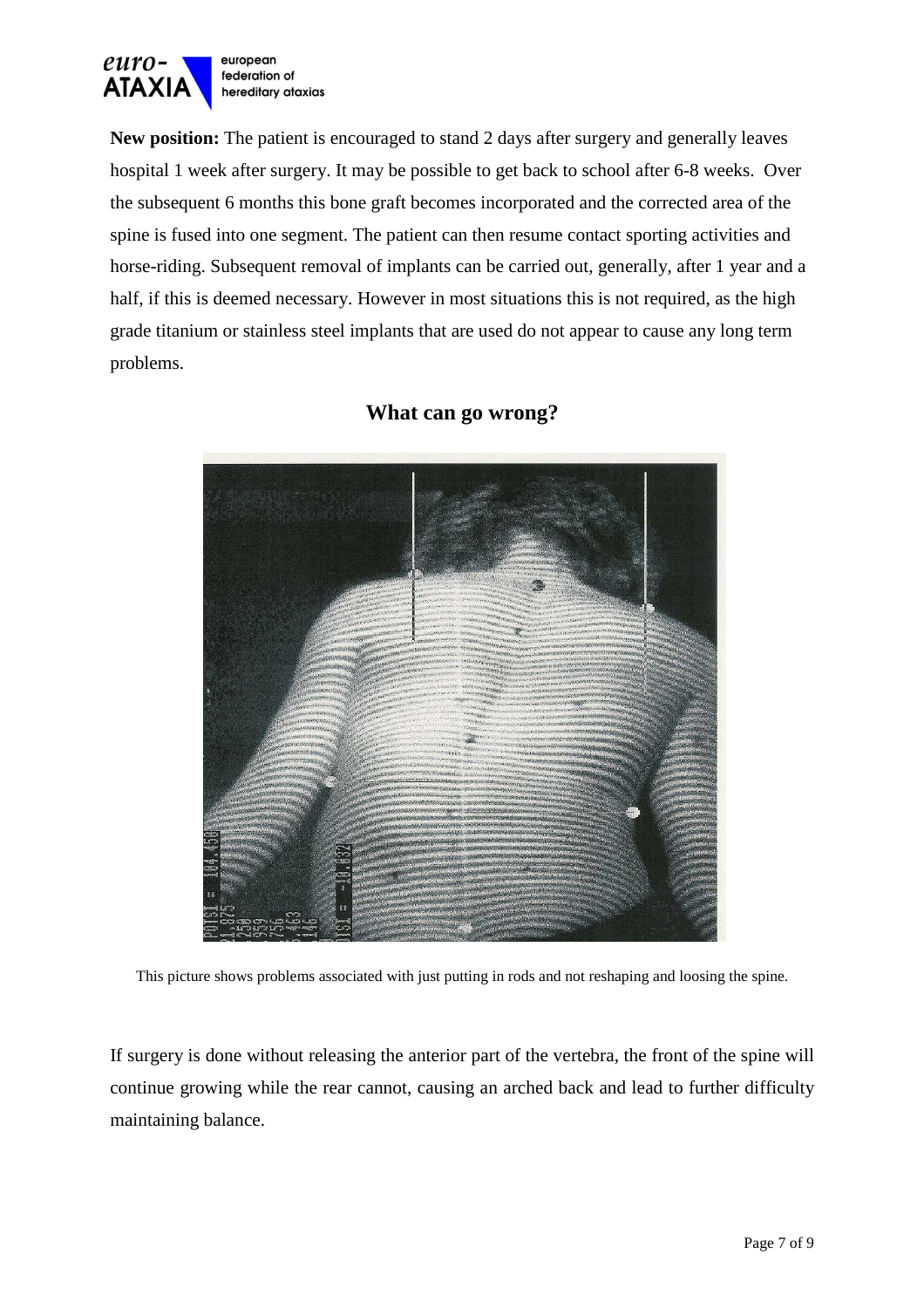

### **Risks of surgery:**

Scoliosis surgery is major surgery. It is often carried out in 2 stages, i.e. 2 operations with a 2 week interval between them. It involves intensive care nursing after both operations. The risks as with any surgery are significant (death, paraplegia or lesser nerve damage,) and must be carefully balanced against the perceived advantages. Despite all of the dangers, it is better done early, before deformity and respiratory compromise is severe, if it is to be done at all.

### **Who makes the decision for surgery?**

This is ideally made by the child who is to have the surgery in conjunction with her surgeon and family. However this may not always be possible.

Factors to be taken into consideration:

1) A child's underlying medical and psychological condition,

 2) What benefit the child can expect from surgery, which is a major undertakinge.g., a child with severe cerebral palsy who has no awareness of her appearance will not benefit, although her carers may push quite hard. On the other hand, a child who is less affected may benefit psychologically,

3) Spinal surgery may interfere with her ability to walk, so in FA, you have to balance any deterioration that a child may suffer in their ataxia against possible gains from straightening the spine,

 4) Straightening the spine may limit full back movements. Usually the patient does not find this reduction of back movement interferes with the activities of daily living. Is it better to achieve trunk balance, which can improve mobility, and a more normal appearance which is a cosmetic effect and sacrifice some spinal movements?

 5) There is no evidence to support the commonly held belief that spinal surgery will improve respiratory function from causes where the lungs did not grow properly but (as said earlier) it will help in the long term by giving the respiratory muscles a firmer structure to work with thus the child's requirements for sitting, standing an walking are reduced.

 **This article was prepared by Dr Mary Kearney and reviewed by Dr Caroline Goldberg, Scoliosis Research unit, Our Lady Hospital for Sick Children, Crumlin, a major teaching and University hospital in Ireland. euro-ATAXIA is very grateful for her assistance.**